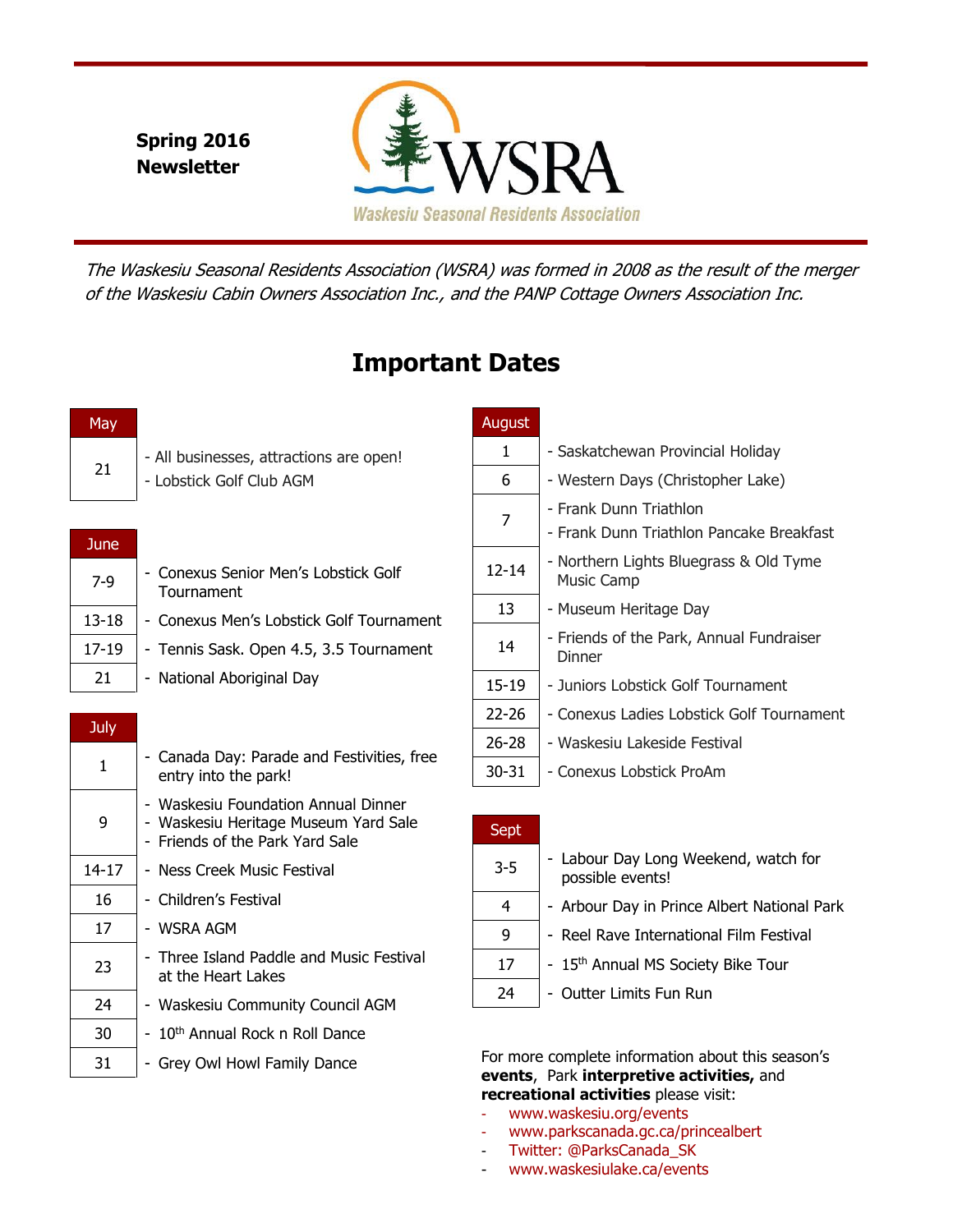## **2016 WSRA President's Report**

### By Mr. Rob Phillips, President of the WSRA

2015 was a good year with many positive events taking place in our townsite. The summer started off with a wonderful new playground being opened on the main beach. We are thankful to the Waskesiu Foundation, the community and Parks Canada for the support that allowed this project to go ahead.

In the fall of 2015 a significant project started on the upgrading of the Waskesiu Lake marina. Trees surrounding the marina were cut back, which will allow for much needed day parking and the expansion of boat storage facilities. Also, additional trees were removed from the entrance to the marina to allow for an upgrade to the entrance road.

In 2015 we saw the closing of our post office with the retirement of the existing post master. Now, with reorganization within the SLGA and an announcement from the provincial government, the Waskesiu liquor store is unfortunately one of 40 stores slated for privatization. As a community it is important that we have a strong business core and it is a concern to see services removed from our community and the potential for others to close. If you have concerns about these or other matters please voice your concerns to the Waskesiu Community council and Parks Canada in writing.

Over the winter months SaskPower removed trees that may have caused trouble with power lines within the townsite. This project is ongoing as tree growth is monitored from year to year

The Grey Owl Howl is a long standing, August long weekend event organized by a group of volunteers. We are looking for people to assist with this year's event. Please contact Rob Phillips at 306-229-1650 or text him at that number with your contact information.

I'm looking forward to a great summer at Waskesiu and all the memories it will generate for families and friends.

## **Greetings!**

#### From PANP Superintendent David Britton

Greetings to the members of the Waskesiu Seasonal Residents Association. My name is David Britton and I have recently begun work as the Superintendent of Prince Albert National Park. Originally from Ontario, I spent the first fourteen years of my career working in Ottawa, mainly in Parks Canada's national office. For the last five years, I've been working for Parks Canada in the field, most recently as the Superintendent of Nahanni National Park Reserve in the Northwest Territories. I arrived in Waskesiu at the beginning of March (when things were very quiet!) and am looking forward to seeing the community come to life over the course of the spring and summer.

I very much look forward to meeting and working with the Waskesiu Seasonal Residents Association and its members!



PANP Superintendent, David Britton

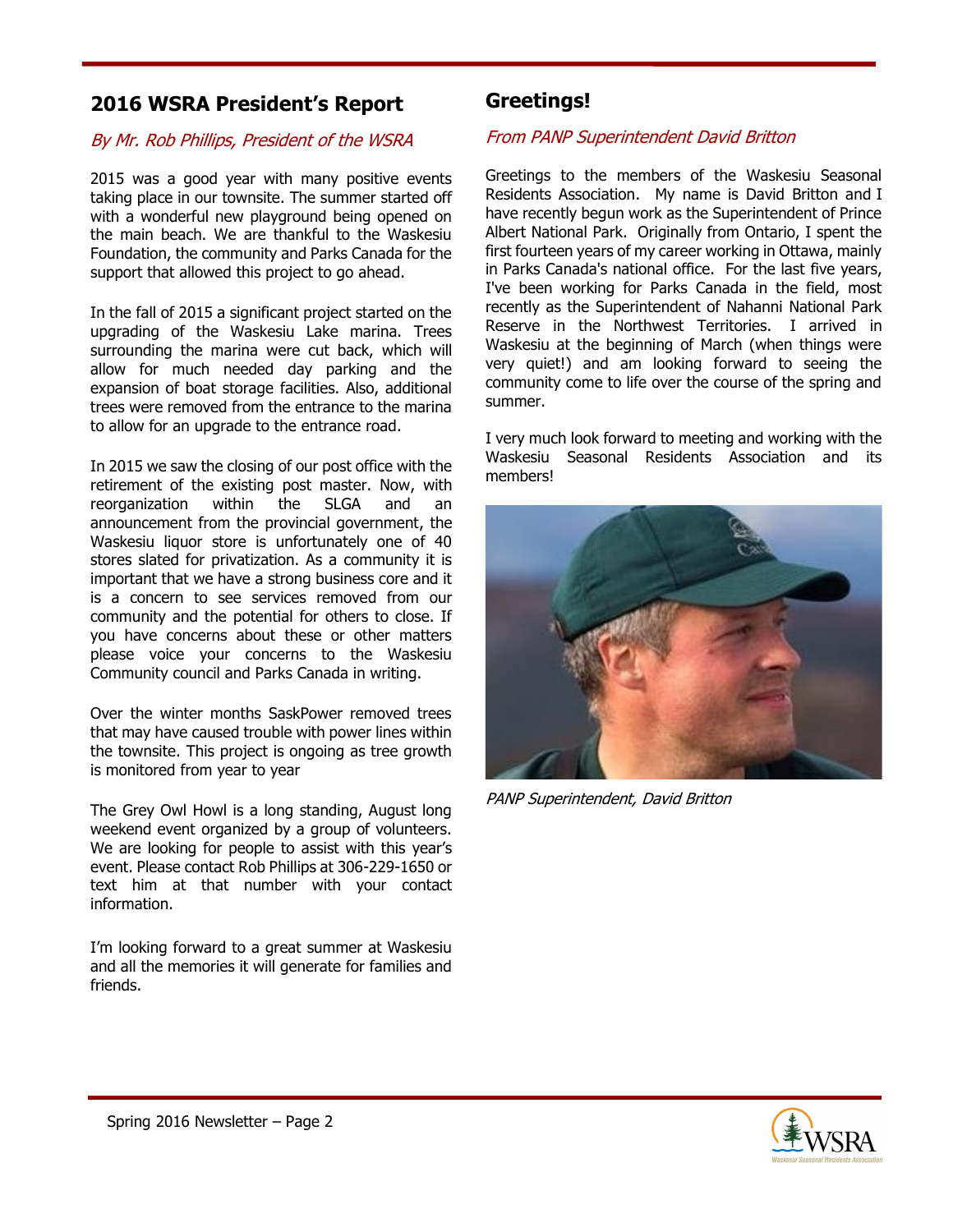## **Waskesiu Community Council Update - A Message from the Chair**

### By Jim Kerby, Chair & Cottage Owners' Representative

I am honored to bring greetings on behalf of the Waskesiu Community Council to the members of the Waskesiu Seasonal Residents Association (the "WSRA"). The Waskesiu Community Council truly values our relationship with the WSRA and its volunteer Board, and we thank you for the opportunity to, once again, be part of your spring newsletter.

The elected Community Council – which is recognized pursuant to a Memorandum of Understanding with Parks Canada Agency as the "voice of the Waskesiu community" - is comprised of Jim Kerby (Chair), Nancy Wood Archer (Vice-Chair), Brent Hamel (Secretary-Treasurer), Bryan Matheson, Randy Kershaw, Janice MacKinnon, and George Wilson; all ably assisted by our Administrator, Noreen Matthews.

#### **Waskesiu 2020 & Beyond – Implementing Waskesiu's Community Action Plan**

The Waskesiu Community Council was proud to spearhead - and continues to strongly support - the "Waskesiu 2020 & Beyond" project. We are very pleased to be working in conjunction with the WSRA, Parks Canada Agency, the Waskesiu Foundation, the Waskesiu Chamber of Commerce, the Waskesiu Heritage Museum, the Friends of the Park, and other groups in our community to make positive improvements throughout Waskesiu and area as part of the "Community Action Plan".

As you may know, the Community Action Plan was formally presented to the Waskesiu community as a whole at an Open House meeting on July 26, 2015 at Terrace Gardens. The Plan was enthusiastically (and, in fact, unanimously) endorsed by our community  $$ thereby embracing a truly exciting opportunity to not only identify a common vision for Waskesiu, but endorsing a plan to help get us there.

If you care about Waskesiu's future we strongly urge you to learn more about this very important initiative and, above all, to be part of making Waskesiu an even better place for you, your family, and for the generations that follow. Please visit www.waskesiu.org to get all of the details.

Our waskesiu.org website continues to be widely used by those seeking information about Waskesiu and Prince Albert National Park. Please visit the site regularly to find out what is happening in your community. We are also pleased to report that waskesiu.org is getting a fresh new look for 2016 including changes that will ensure the site is mobile friendly – making it easy for you to take a little bit of Waskesiu with you wherever you may go.

#### **Other Initiatives & 2016 AGM**

Council continues to be very pleased with the winter season security measures that have been put in place for the cabin and cottage areas. To the best of our knowledge there has been no 'break and enter' activity over the past four winters.

In addition to the recent installation of a new SaskTel stealth tower erected in the Red Deer campground, Council has worked with Parks Canada Agency to support an initiative that would allow iNet2000 to access a previously decommissioned tower located near the Height of Land. Discussions with Parks Canada Agency have been successful, and it is expected that iNet2000 will have additional equipment installed on the tower when summer arrives, helping to further enhance wireless communications in the townsite.

We cordially invite you to join us for a "Community Action Plan Update" - and our Waskesiu Community Council Annual General Meeting (AGM) - on Sunday, July 24th, 2016, at 10:00 am at Terrace Gardens. We look forward to seeing you there.

In closing, the Community Council extends its sincere thanks to the WSRA membership, and to your Board of Directors, for all of your past and ongoing support.

Have a wonderful summer everyone – and we will see you at the Lake!

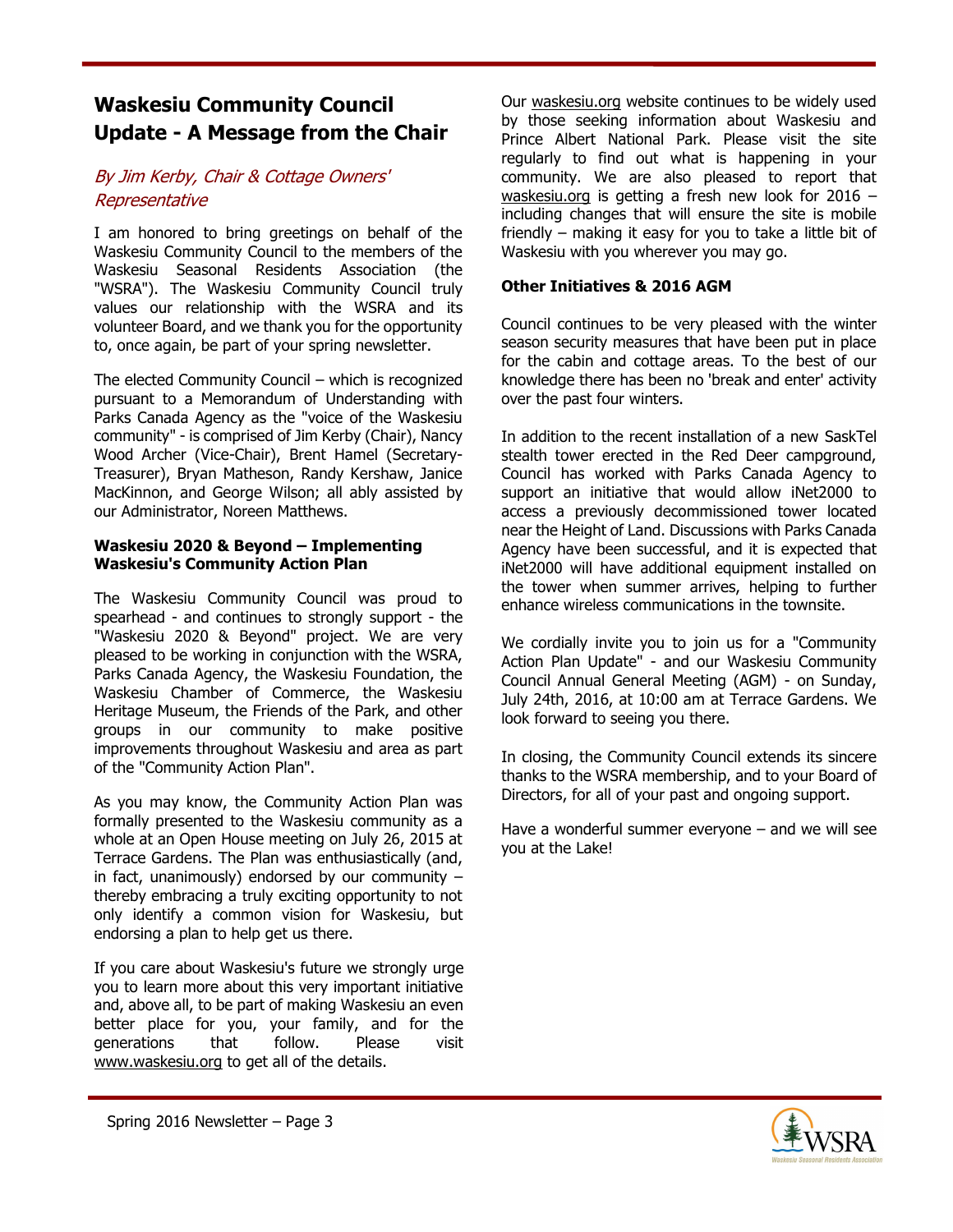## **The Waskesiu Foundation– A Message from the Chair**

### By Mr. Derwin Arnstead

The snow is gone, the sun is shining, the birds are singing and its time to think ahead to another upcoming season at the place we all hold dearly.

This is my first newsletter as Chair of the Waskesiu Foundation. I moved from Vice Chair to replace Jim Kerby when he became the Chair of the Waskesiu Community Council. The good news is he stayed on the Waskesiu Foundation Board as Past Chair. Since last year, we accepted Steven Woods' resignation, welcomed Anil Pandila and Gord Thompson as new Directors, and welcomed Randy Kershaw back as a Director. The Waskesiu Foundation Board members are all volunteers and it is only with their dedication and your support that the Waskesiu Foundation can continue to enhance the Waskesiu experience.

In the past year, we completed several projects, most notably the Bears on the Beach playground, a success that came about because of the generosity from people like the membership of WSRA, who contributed financially and volunteered their labour. Thanks to the construction skills of Dave Archer, the multi-season camp kitchen opened last year. In partnership with the Lobstick Golf Club, cart path paving began last fall and will finish by the end of June. In 2016, we plan to partner with the Chamber of Commerce in making some improvements to the Community Hall. With agreement from Parks Canada, we will be upgrading the small roof over the fireplace at Point View picnic site in the fall with a new, full-sized camp kitchen that incorporates the fireplace. With financial support from the Jones and Davidson families, it will be dedicated in memory of Vic and Pearl Davidson.

The Recreation Renewal major donor fundraising is underway. Supported by the Waskesiu Community Council, the Waskesiu Foundation and the Waskesiu Recreation Association, the Waskesiu Chamber of Commerce and Parks Canada Agency, are working collaboratively to revitalize Waskesiu's recreation facilities. This exciting project will extend multiple years, with some of the first phase milestones being the refurbishing and relocating of the multi-use sport court, installing a new nature-themed 18 hole mini-golf course reflecting the unique character of the Waskesiu

townsite and Prince Albert National Park, installing a large sign at the corner of Montreal Drive and Waskesiu Drive to better promote Waskesiu's recreation facilities and programs, converting an existing tennis court to a pickle ball court and refurbishing the horseshoe pits and shuffleboard area. Net operating profits generated will be shared between donations to the Waskesiu Foundation and improved recreational programs and facilities by the Waskesiu Recreation Association.

We are pleased to have launched a new website at waskesiufoundation.ca. Check out the website and keep up on the latest by following us on Twitter and Facebook. The website has lots of new content, including photo galleries, information on our Board, policies, projects, news signup, information on types of donations, and an online donation page to make your tax-deductible donations.

We are accepting donations to our newly launched Endowment Fund. This is a way to make your gift last more than a lifetime, because the principal amount of your donation remains intact. Only the growth and interest are withdrawn to fund projects.

Join us for our annual dinner on July 9, themed as Twilight Paddling. You can count on a good time, with great food, entertainment by singers Nancy Hagen and Tim Toutant, as well as an auction featuring handcrafted paddles, on original painting by Cheryl Tuck-Tallon and a stained glass by Vic Lemieux. Tickets are available on our website. Don't delay, this event sells out quickly!

Thanks again to all WSRA members for your continued support. See you soon!



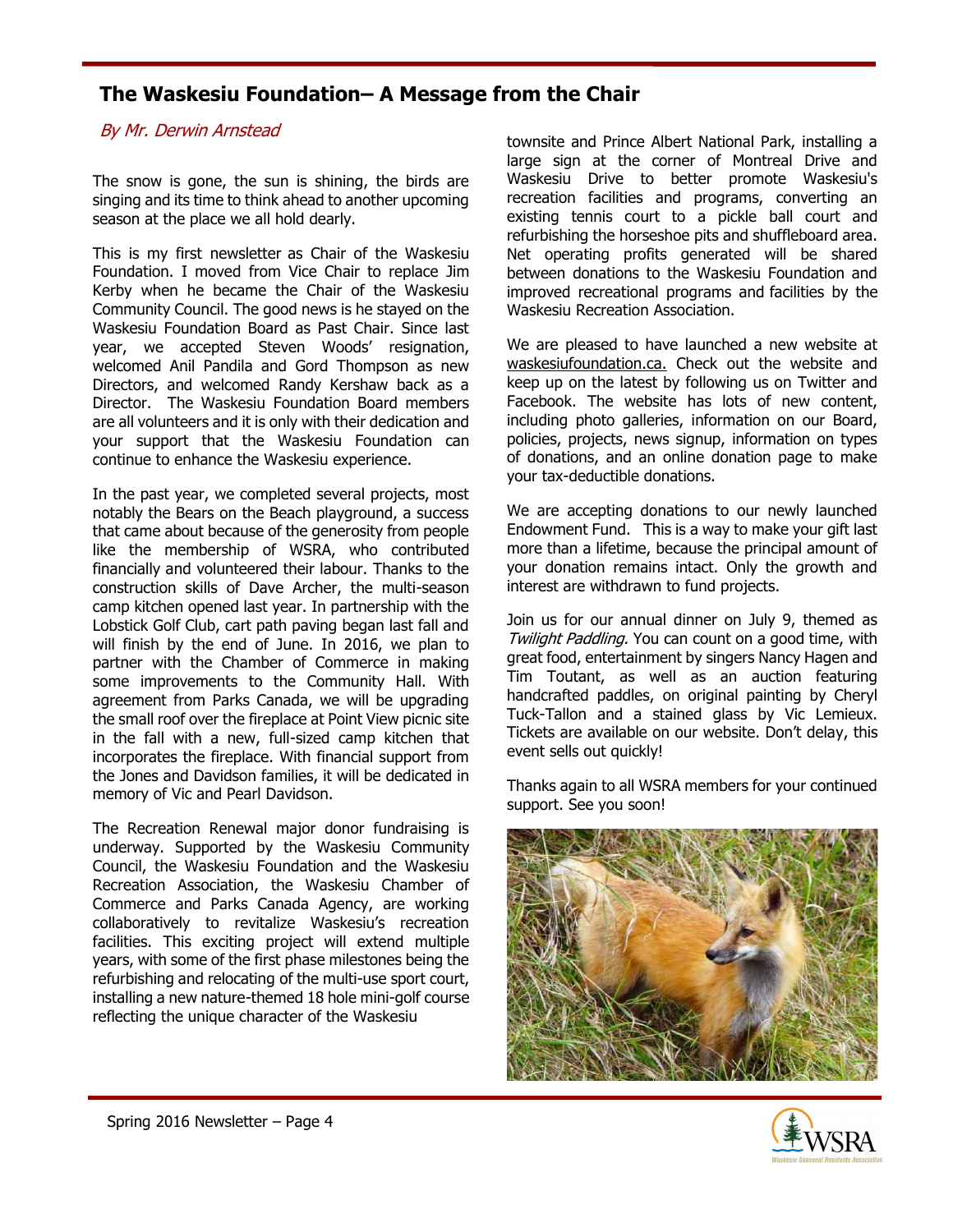### **Spring 2016 Waskesiu Townsite Report**

### By Mr. Gregg Rutten, Townsite Manager, PANP

#### **Staffing Changes in Townsite/Realty Office**

Competitive processes took place over the fall and winter to permanently staff vacant positions in the PANP townsite office. Gregg Rutten has accepted the position of Townsite Manager and Paulette Hodgson has accepted the position of Administrative Services Officer working with cabin area development and business licencing among other roles. Coralee Vaillancourt continues in the role of lease administrator and also deals with cottage and commercial development projects.

#### **Internet Connection Made Better!**

Negotiations are well underway with iNet2000 for the installation of new equipment which will improve the speed of internet service for residents who subscribe to this service. Construction is expected to take place in May 2016 in order to be ready for the 2016 summer season.

#### **Road Weight Restrictions**

Heavy loads are not permitted on paved residential streets during the spring summer and fall. PANP and Waskesiu Community Council want to preserve the roadways. Please check with the Townsite Office prior to hauling heavy items like buildings, landscaping materials, or gravel to leasehold lots. A copy of the Prince Albert National Park Building Moving Directive can be found on the waskesiu.org website.

#### **SaskPower – Vegetation Maintenance**

SaskPower intends to continue with vegetation maintenance along primary power service lines in Waskesiu this year. This work will assist in preserving the integrity of SaskPower infrastructure, create a safe working environment for the staff, provide safe surroundings for residents and other park visitors and protect private leasehold investments.

#### **Waskesiu Lakeside Festival**

The second annual Waskesiu Lakeside Festival will be held from August 26-28, 2016. Thank you to all of the cabin and cottage owners who supported the event and to those who volunteered. Your participation made the event a success!

Anyone interested in volunteering for the 2016 Waskesiu Lakeside Festival is encouraged to contact the townsite office. We will put you in touch with the volunteer coordinator for the festival.

For more information about these or other topics, please call the Townsite office at 306-663-4520 for assistance.



Photo taken by Diane Roddy at the Waskesiu Marina



This and other great pictures are in the Photo Galley found on Waskesiu.org.

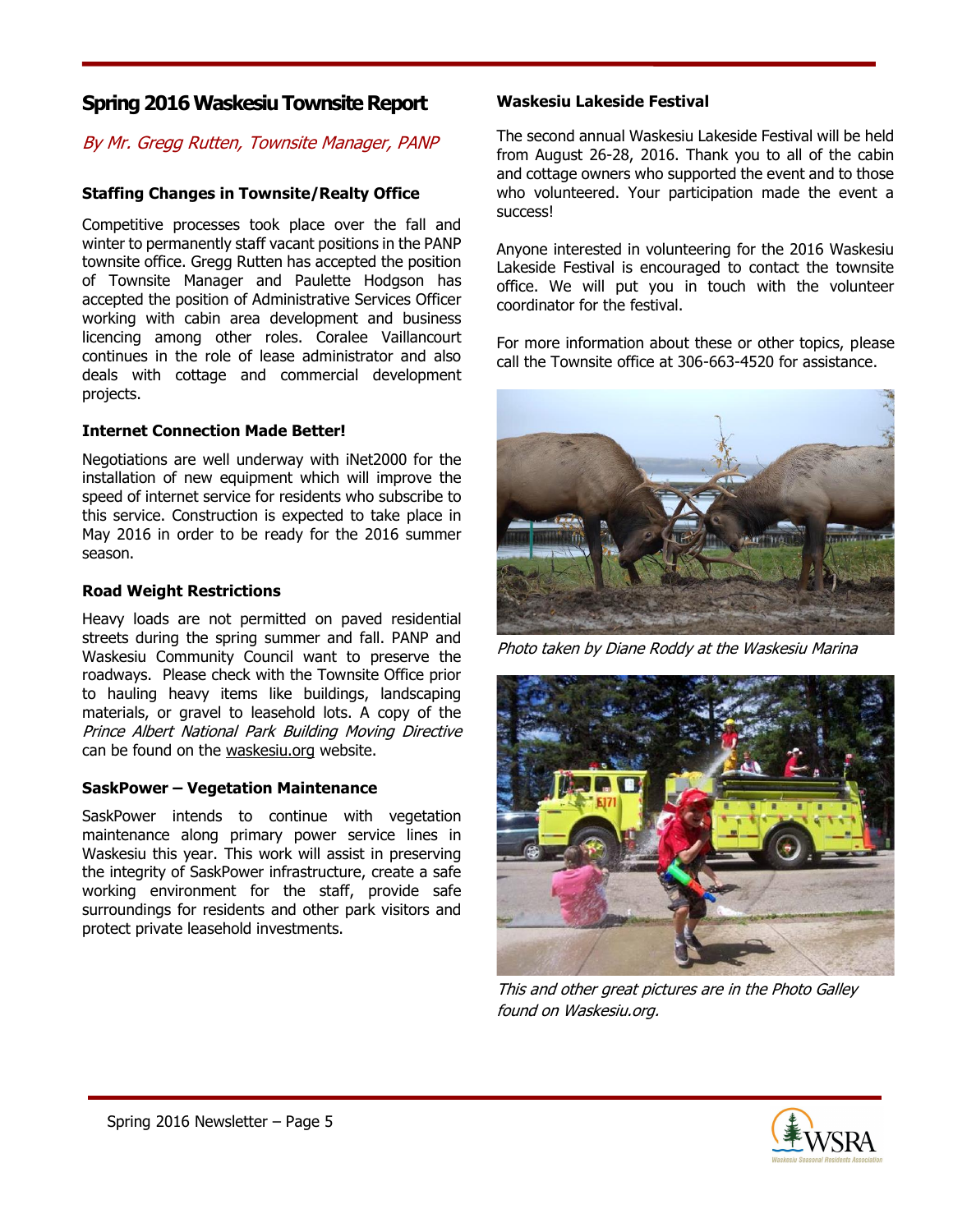





These and other great pictures are in the Photo Galley found on Waskesiu.org.

## **Emergency and First Aid**

### Researched by Sheila Gagne

Parks Canada provides emergency and first aid response within Prince Albert National Park. Parks Canada has three AED (automated external defibrillator) machines in the park:

- 1. administration building;
- 2. operations centre building; and
- 3. one mobile unit.

PANP serves approximately 225,000 visitors annually, with the majority visiting the Waskesiu townsite from June to August. The nearest medical clinic, hospital or ambulance is approximately a one-hour drive. Support by STARS air ambulance is also approximately a one-hour response time.

Since 2002, PANP has a contracted Emergency Medical Technicians (EMT) to be on-site for the high visitor use period. Medical response times within Waskesiu townsite are generally 5-10 minutes in peak-season, and the EMT's are able to provide visitors with a higher level of medical care than PANP personnel alone.

The contracts run for the May long weekend, then from the Friday before Canada Day until the end of the Labour Day weekend. Both Canada Day and August long weekends have two EMT-level contract staff in Waskesiu instead of one. Park staff will assist EMT's and support both Parkland Ambulance and STARS when requested.

The Parks Canada 2012 Directive on Visitor Safety indicates Parks Canada's primary responsibility is for back country search and rescue, and PANP shifted its visitor safety training focus to 'Advanced and Basic Wilderness First Aid' with supplemental 'Oxygen Administration' training. This change in training develops response skills that are valuable in a wilderness setting. Parks Canada staff indicated this change or shift does not affect the level of care that can be provided to visitors by PANP visitor safety staff in the more highly visited (front country) areas.

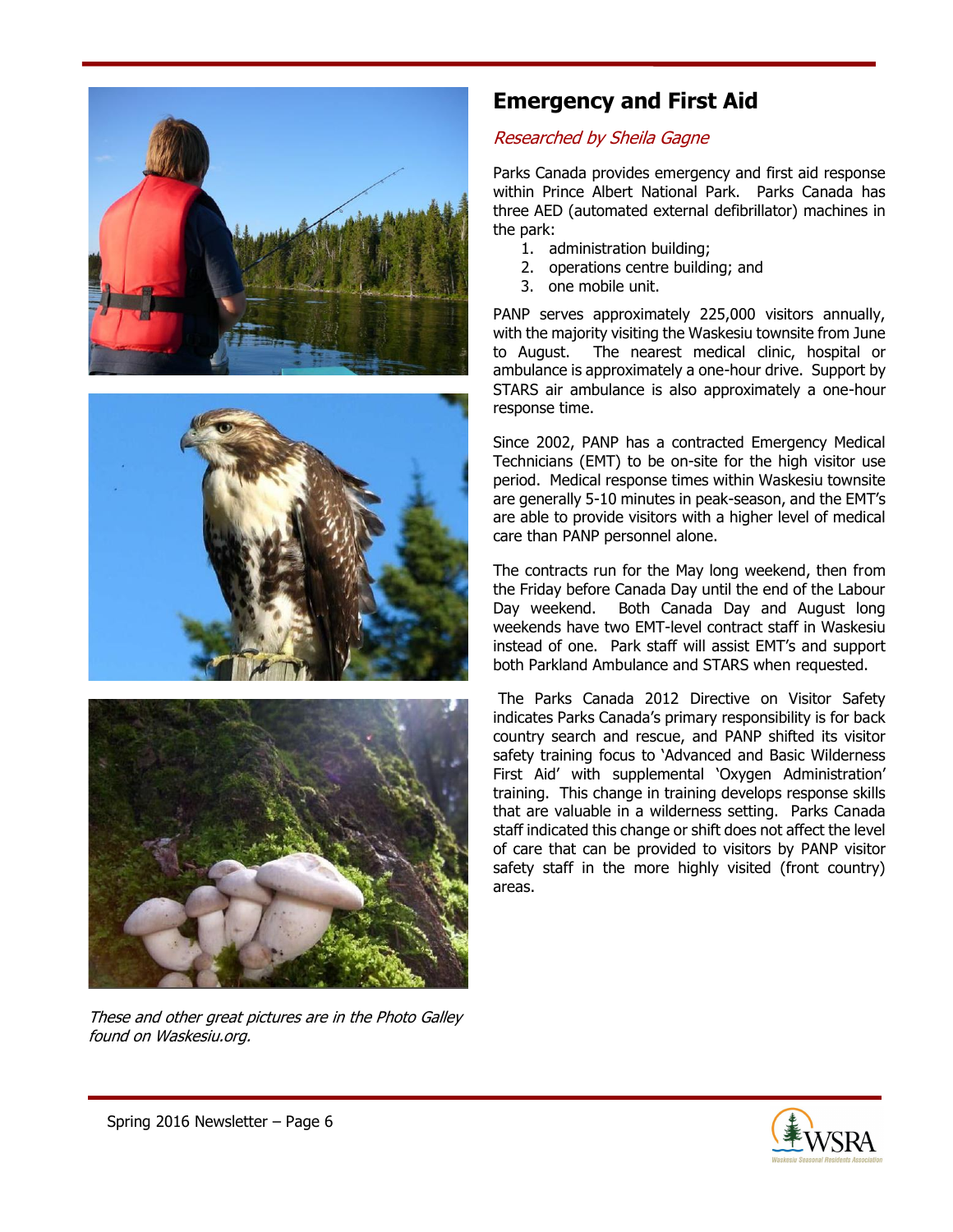## **Contact Information Waskesiu Seasonal Residents Association (WSRA)**

## **So… Just What Does the WSRA Do?**

The Waskesiu Seasonal Residents Association (WSRA) is a not for profit association. We work with Parks Canada, the Waskesiu Community Council and other organizations and officials within Prince Albert National Park (PANP) on matters that concern the cabin and cottage owners that are seasonal residents in the Waskesiu townsite.

Those matters include the occupancy, use, maintenance, leasing and improvement of cottages and cabins, and the areas in which they are located.

We also:

- Promote understanding and co-operation between leaseholders and others using PANP,
- Work to protect and enhance the environment, infrastructure, and recreational and cultural facilities within the Waskesiu townsite, and
- Provide a forum to discuss and share information on matters of concern to leaseholders.

A volunteer Board of Directors that is elected or appointed looks after the business and affairs of the WSRA. The current Board members are listed on page 7. Directors should be a mix of women and men that represent the cabin and cottage area as equally as possible.

Outstanding issues include cottage regulations, land rent, parking, marina trailer storage, townsite status, Park entrance limitations, and greenspaces in the 30' cabin area.

Our website is housed within Waskesiu.org, at http://www.waskesiu.org/seasonal\_residents.html. Our email address is WaskesiuSRV@gmail.com

| <b>Board of Directors</b> | <b>Committees</b>                                                 |
|---------------------------|-------------------------------------------------------------------|
| Rob Phillips (President)  | Membership: Richard Kilburn                                       |
| Herb Pinder (Chair)       | Nomination & Governance: Herb Pinder, Rob Phillips, Jennifer Wood |
| Sheila Gagne (Secretary)  | Social: Rob Phillips                                              |
| Conor Quinn (Treasurer)   | Cabin & Cottage Regulation Review & Lease Issues:                 |
| Gerry Gilchrist           | Rob Phillips, Gerry Gilchrist, Sheila Gagne (cabins)              |
| Richard Kilburn           | Herb Pinder. Jennifer Wood (cottages)                             |
| Paul Pinder               | Communications: Wayne Perkins, Sheila Gagne                       |
| Jennifer Wood             | Communications & Administration: Erin Roddy-Smith                 |
| <b>Wayne Perkins</b>      |                                                                   |

#### **How to Keep in Touch:**

| Website:       | http://waskesiu.org/seasonal residents.html |
|----------------|---------------------------------------------|
| Email Address: | WaskesiuSRA@gmail.com                       |
| Chair:         | Herb Pinder hpinder@goalgroup.ca            |

#### **July** 17 **-** WSRA Annual General Meeting, 10 am at the Terrace Gardens